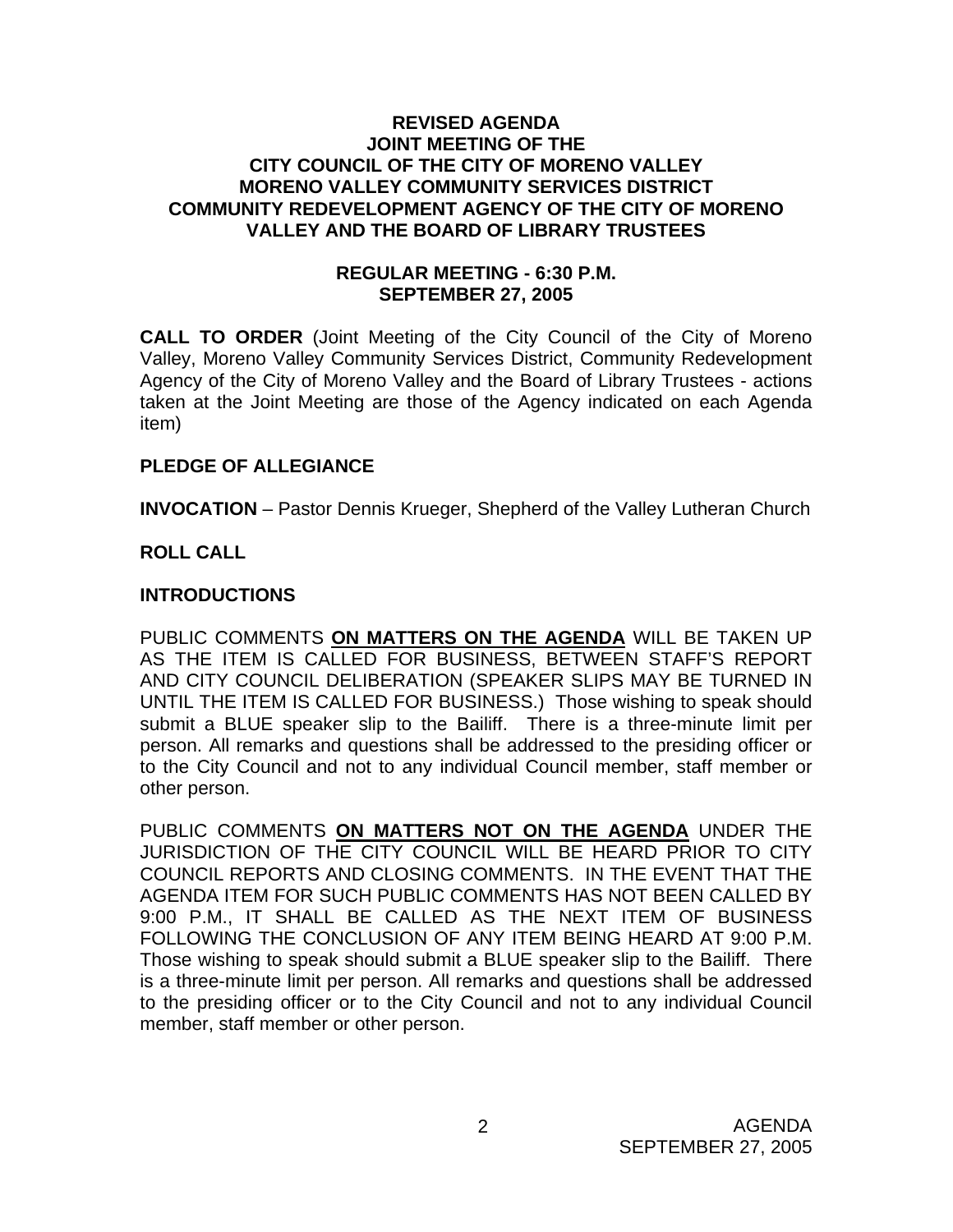## **JOINT CONSENT CALENDARS (SECTIONS A-D) OF THE CITY COUNCIL OF THE CITY OF MORENO VALLEY, MORENO VALLEY COMMUNITY SERVICES DISTRICT, COMMUNITY REDEVELOPMENT AGENCY OF THE CITY OF MORENO VALLEY, AND THE BOARD OF LIBRARY TRUSTEES**

All items listed under the Consent Calendars, Sections A, B, C, and D are considered to be routine and non-controversial, and may be enacted by one motion unless a member of the Council, Community Services District, Redevelopment Agency or the Board of Library Trustees requests that an item be removed for separate action. The motion to adopt the Consent Calendars is deemed to be a separate motion by each Agency and shall be so recorded by the City Clerk. Items withdrawn for report/discussion will be heard after public hearing items.

## **A. CONSENT CALENDAR** - **CITY COUNCIL**

- A1. ORDINANCES FIRST READING BY TITLE ONLY Recommendation: Waive reading of all Ordinance Introductions and read by title only.
- A2. MINUTES REGULAR MEETING OF SEPTEMBER 13, 2005 (Report of: City Clerk's Department) Recommendation: Approve as submitted.
- A3. WARRANT REPORT AUGUST 31, 2005 (Report of: Finance Department) Recommendation: Adopt Resolution No. 2005-92, approving the Warrant Report, dated August 2005, in the total amount of \$18,533,339.19.

## Resolution No. 2005-92

 A Resolution of the City Council of the City of Moreno Valley, California, Approving the Warrant Report Dated August 31, 2005

A4. PUBLIC MEETING REGARDING MAIL BALLOT PROCEEDINGS FOR PROJECTS\*: TENTATIVE TRACT 31257 – BALLOTED ITEMS: CSD ZONE B, CSD ZONE D, NPDES; TENTATIVE TRACT 31591 – BALLOTED ITEMS: CSD ZONE B, CSD ZONE D, NPDES; TENTATIVE TRACTS 32834 & 32836 – BALLOTED ITEMS: CSD ZONE B, CSD ZONE E-12, NPDES; TENTATIVE TRACT 32835 – BALLOTED ITEM: NPDES; APN 477-780-005 (EL POLLO LOCO RESTAURANT) – BALLOTED ITEM: NPDES; APNS 297-140-029 - 297-140-032 (MORENO VALLEY HEALTH, LLC) - BALLOTED ITEM: CSD ZONE M; APNS 297-140-029 - 297- 140-036 (MORENO VALLEY HEALTH, LLC) – BALLOTED ITEM: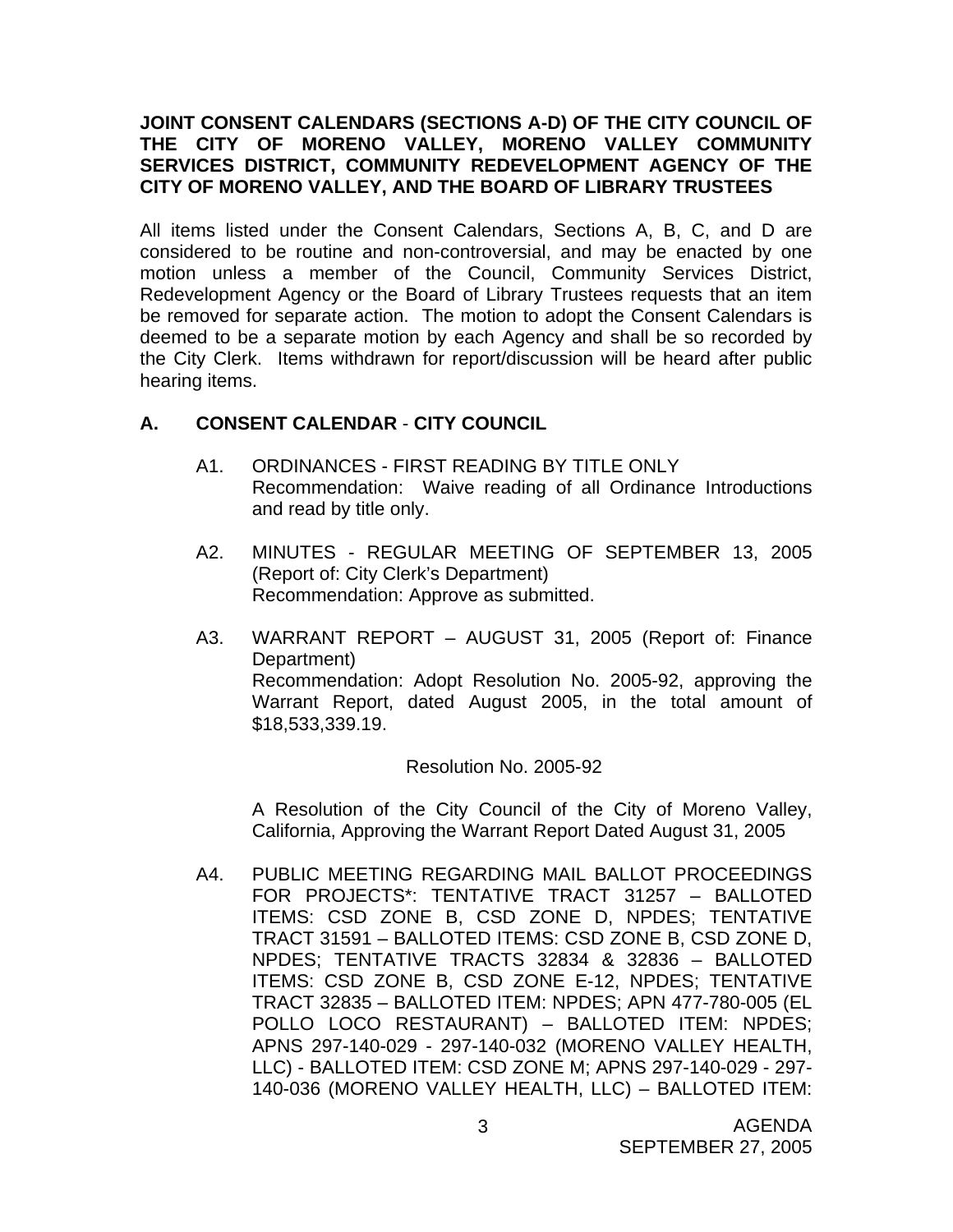NPDES (\*LOCATIONS OF THE PROJECTS ARE LISTED IN THE BODY OF THE STAFF REPORT) (Report of: Public Works Department)

 Recommendation: Accept public comments regarding the mail ballot proceedings for Tentative Tracts 31257, 31591, 32834, 32835 and 32836 (and all their affected phases), APN 477-780-005 (and any division thereof) El Pollo Loco Restaurant and APNs 297- 140-029, 297-140-030, 297-140-031, 297-140-032, 297-140-033, 297-140-034, 297-140-035 and 297-140-036 (and any division thereof) Moreno Valley Health, LLC for approval of the National Pollutant Discharge Elimination System (NPDES) regulatory rate schedule.

- A5. ACCEPTANCE OF AWARD FOR FISCAL YEAR 2005 EDWARD BYRNE MEMORIAL JUSTICE ASSISTANCE GRANT (JAG) PROGRAM FUNDING ALLOCATION (Report of: Police Department) Recommendation: Accept the four-year Edward Byrne Memorial Justice Assistance Grant (JAG) funding award in the amount of \$132,361 to fund one Traffic Unit Community Service Officer II for a two-year period.
- A6. APPROVAL OF VAL VERDE UNIFIED SCHOOL DISTRICT LINE EXTENSION AGREEMENT FOR INDIAN MIDDLE SCHOOL (Report of: Public Works Department) Recommendation: Approve the Line Extension Agreement by and between the City of Moreno Valley and the Val Verde Unified School District for Indian Middle School.
- A7. RATIFICATION OF MEMORANDUM OF UNDERSTANDING BY AND BETWEEN VOLUNTEER CENTER OF RIVERSIDE COUNTY AND THE CITY OF MORENO VALLEY FOR INFORMATION AND REFERRAL SERVICES VIA TOLL-FREE OR 211 NUMBER (Report of: Administrative Services Department) Recommendation: Ratify the Memorandum of Understanding (MOU) by and between the Volunteer Center of Riverside County (VCRC) and the City of Moreno Valley for Information and Referral Services via toll-free or 211 Number.
- A8. FINAL MAP 22709 SINGLE FAMILY RESIDENTIAL PROJECT, AMENDMENT TO AGREEMENT FOR PUBLIC IMPROVEMENTS (TIME EXTENSION); WEST SIDE OF MORENO BEACH DRIVE, NORTH OF JOHN F. KENNEDY DRIVE; SUBDIVIDER: WESTERN PACIFIC HOUSING, INC., 16755 VON KARMAN AVENUE, SUITE 200, IRVINE, CA 92606 (Report of: Public Works Department)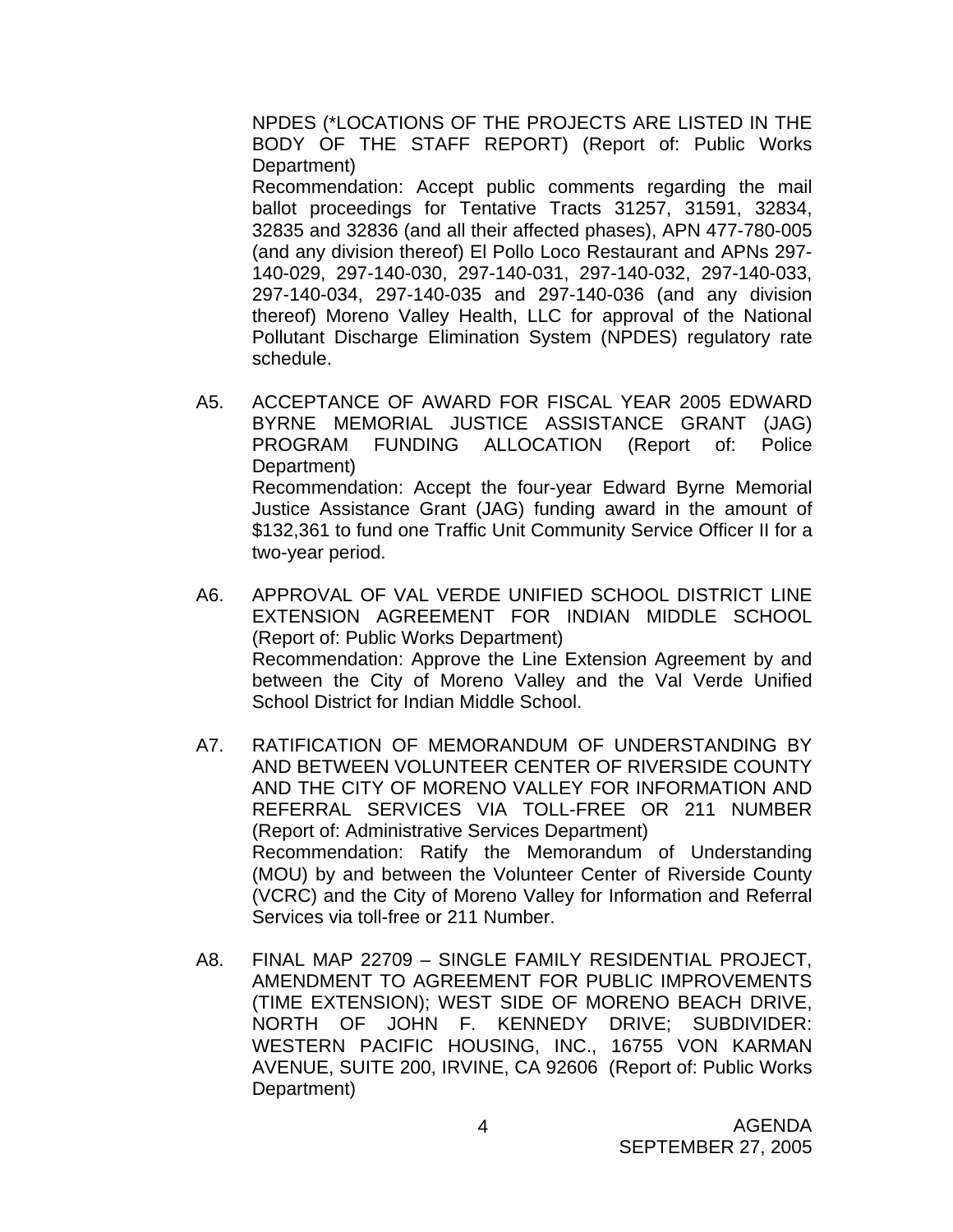Recommendation: Authorize the Mayor to execute the Amendment to Agreement for Public Improvements for Final Map 22709; and instruct the City Clerk to forward the completed Amendment to Agreement for Public Improvements to the County Recorder's Office for recordation.

A9. FINAL MAP 22709-1 – SINGLE FAMILY RESIDENTIAL PROJECT, AMENDMENT TO AGREEMENT FOR PUBLIC IMPROVEMENTS (TIME EXTENSION); WEST SIDE OF MORENO BEACH DRIVE, NORTH OF JOHN F. KENNEDY DRIVE; SUBDIVIDER: WESTERN PACIFIC HOUSING, INC., 16755 VON KARMAN AVENUE, SUITE 200, IRVINE, CA 92606 (Report of: Public Works Department) Recommendation: Authorize the Mayor to execute the Amendment

to Agreement for Public Improvements for Final Map 22709-1; and instruct the City Clerk to forward the completed Amendment to Agreement for Public Improvements to the County Recorder's Office for recordation.

- A10. REQUEST ADOPTION OF PLANS AND SPECIFICATIONS, AND AUTHORIZATION TO ADVERTISE FOR CONSTRUCTION BIDS FOR THE PEPPER STREET IMPROVEMENTS FROM ALESSANDRO BOULEVARD TO SHERMAN AVENUE. PROJECT NO. 03-14668523 (Report of: Public Works Department) Recommendation: Adopt the plans and specifications that are on file in the office of the City Engineer; and authorize the City Clerk to advertise the project for construction bids.
- A11. REQUEST REJECTION OF ALL BIDS AND AUTHORIZATION TO RE-ADVERTISE FOR CONSTRUCTION BIDS FOR THE AQUEDUCT BIKE TRAIL FROM JOHN F. KENNEDY DRIVE TO CACTUS AVENUE, FROM GRAHAM STREET TO BAY AVENUE, AND COTTONWOOD AVENUE TO PAN AM BOULEVARD. PROJECT NOS. 02-46165321 AND 98-92492 (Report of: Public Works Department) Recommendation: Reject all bids opened on August 30, 2005 for the construction of the Aqueduct Bike Trail; adopt the revised

specifications that are on file in the office of the City Engineer; and authorize the City Clerk to re-advertise the Aqueduct Bike Trail project for construction bids.

#### **B. CONSENT CALENDAR** - **COMMUNITY SERVICES DISTRICT**

B1. ORDINANCES - FIRST READING BY TITLE ONLY Recommendation: Waive reading of all Ordinance Introductions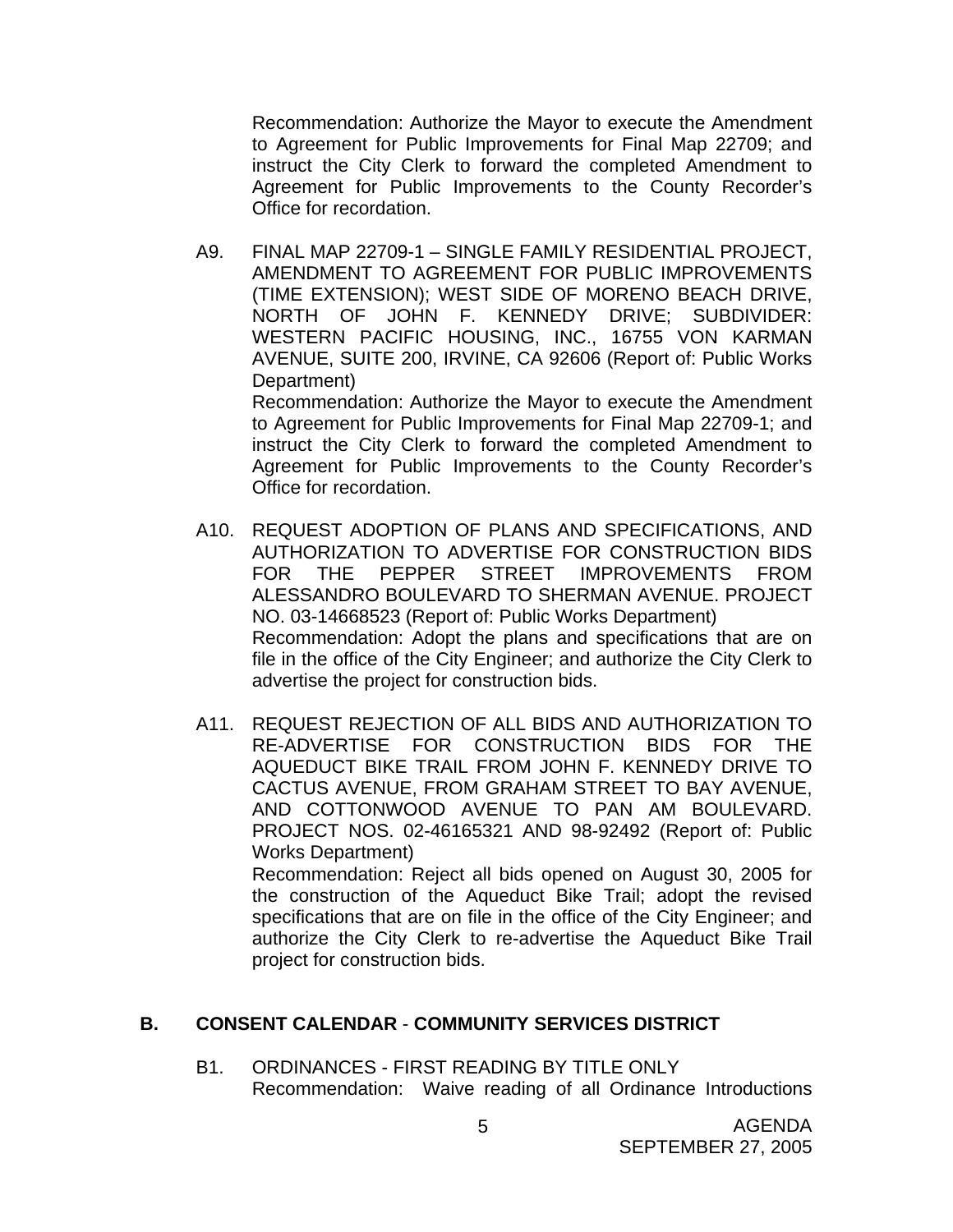and read by title only.

- B2. MINUTES REGULAR MEETING OF SEPTEMBER 13, 2005 (Report of: City Clerk's Department) Recommendation: Approve as submitted.
- B3. PUBLIC MEETING REGARDING MAIL BALLOT PROCEEDINGS FOR PROJECTS\*: TENTATIVE TRACT 31257 – BALLOTED ITEMS: CSD ZONE B, CSD ZONE D, NPDES; TENTATIVE TRACT 31591 – BALLOTED ITEMS: CSD ZONE B, CSD ZONE D, NPDES; TENTATIVE TRACTS 32834 & 32836 – BALLOTED ITEMS: CSD ZONE B, CSD ZONE E-12, NPDES; TENTATIVE TRACT 32835 – BALLOTED ITEM: NPDES; APN 477-780-005 (EL POLLO LOCO RESTAURANT) – BALLOTED ITEM: NPDES; APNS 297-140-029 - 297-140-032 (MORENO VALLEY HEALTH, LLC) - BALLOTED ITEM: CSD ZONE M; APNS 297-140-029 - 297- 140-036 (MORENO VALLEY HEALTH, LLC) – BALLOTED ITEM: NPDES (\*LOCATIONS OF THE PROJECTS ARE LISTED IN THE BODY OF THE STAFF REPORT) (Report of: Public Works Department)

 Recommendation: Accept public comments regarding the mail ballot proceedings for Moreno Valley Health, LLC – APNs 297-140- 029, 297-140-030, 297-140-031, 297-140-032 (and any division thereof) for inclusion into CSD Zone M (Commercial/Industrial Improved Median Maintenance); Tentative Tracts 31257, 31591, 32834 and 32836 (and all their affected phases) for inclusion into CSD Zone B (Residential Street Lighting); Tentative Tracts 31257 and 31591 (and all their affected phases) for inclusion into CSD Zone D (Parkway Landscape Maintenance); and Tentative Tracts 32834 and 32836 (and all their affected phases) for inclusion into CSD Zone E-12 and approval of the annual charges.

## **C. CONSENT CALENDAR** - **COMMUNITY REDEVELOPMENT AGENCY**

- C1. ORDINANCES FIRST READING BY TITLE ONLY Recommendation: Waive reading of all Ordinance Introductions and read by title only.
- C2. MINUTES REGULAR MEETING OF SEPTEMBER 13, 2005 (Report of: City Clerk's Department) Recommendation: Approve as submitted.

## **D. CONSENT CALENDAR** - **BOARD OF LIBRARY TRUSTEES**

D1. ORDINANCES - FIRST READING BY TITLE ONLY Recommendation: Waive reading of all Ordinance Introductions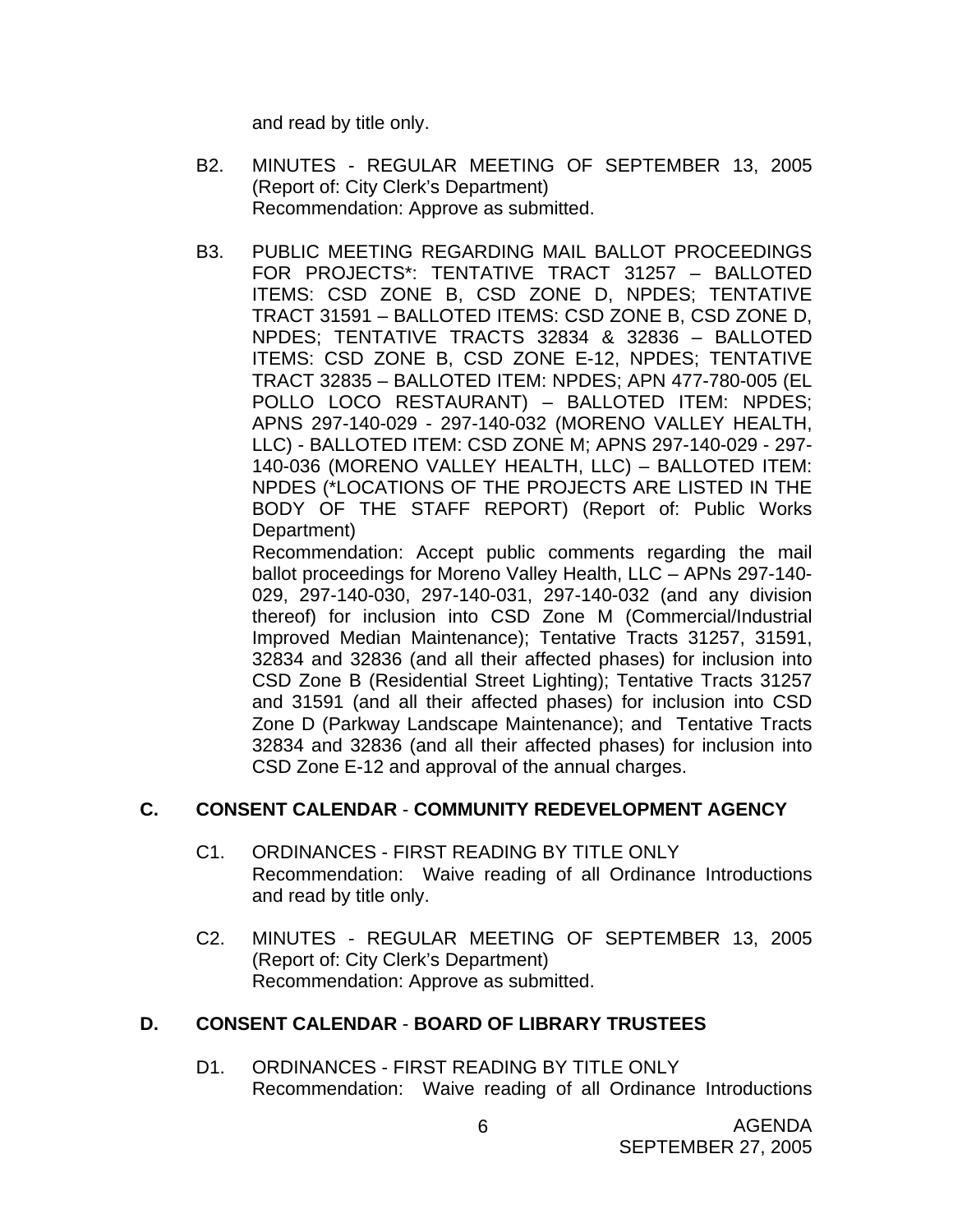and read by title only.

D2. MINUTES - REGULAR MEETING OF SEPTEMBER 13, 2005 (Report of: City Clerk's Department) Recommendation: Approve as submitted.

# **E. PUBLIC HEARINGS**

Questions or comments from the public on a Public Hearing matter are limited to five minutes per individual and must pertain to the subject under consideration.

 Those wishing to speak should complete and submit a GOLDENROD speaker slip to the Bailiff.

- E1. CONTINUATION OF THE PUBLIC HEARING FOR THE MAIL BALLOT PROCEEDING FOR TENTATIVE TRACT 31305 (AND ALL AFFECTED PHASES) FOR APPROVAL OF THE NATIONAL POLLUTANT DISCHARGE ELIMINATION SYSTEM (NPDES) REGULATORY RATE SCHEDULE. LOCATED AT THE NORTHWEST CORNER OF EUCALYPTUS AVENUE AND NASON STREET (Report of: Public Works Department) Recommendation: That the City Council, after conducting the public hearing:
	- 1. Tabulate the mail ballot for Tentative Tract 31305 (and all affected phases) for the NPDES regulatory rate schedule;
	- 2. Verify and accept the result of the mail ballot proceeding as identified on the Official Tally Sheet and Assessor Parcel Number (APN) listing;
	- 3. Receive and file with the City Clerk's Office the accepted Official Tally Sheet and APN listing; and
	- 4. If approved, authorize and impose the NPDES maximum regulatory rate for Tentative Tract 31305.
- E2. REQUEST TO CONTINUE PUBLIC HEARING ON ORDINANCE REPEALING AND REENACTING CHAPTERS 3.28 AND 3.42 OF THE CITY OF MORENO VALLEY MUNICIPAL CODE RELATING TO DEVELOPMENT IMPACT FEES FOR RESIDENTIAL AND COMMERCIAL AND INDUSTRIAL DEVELOPMENT, TO OCTOBER 11, 2005 (Report of: Finance Department) Recommendation: That the City Council continue the Public Hearing on an ordinance repealing and reenacting Chapters 3.28 and 3.42 of the City of Moreno Valley Municipal Code relating to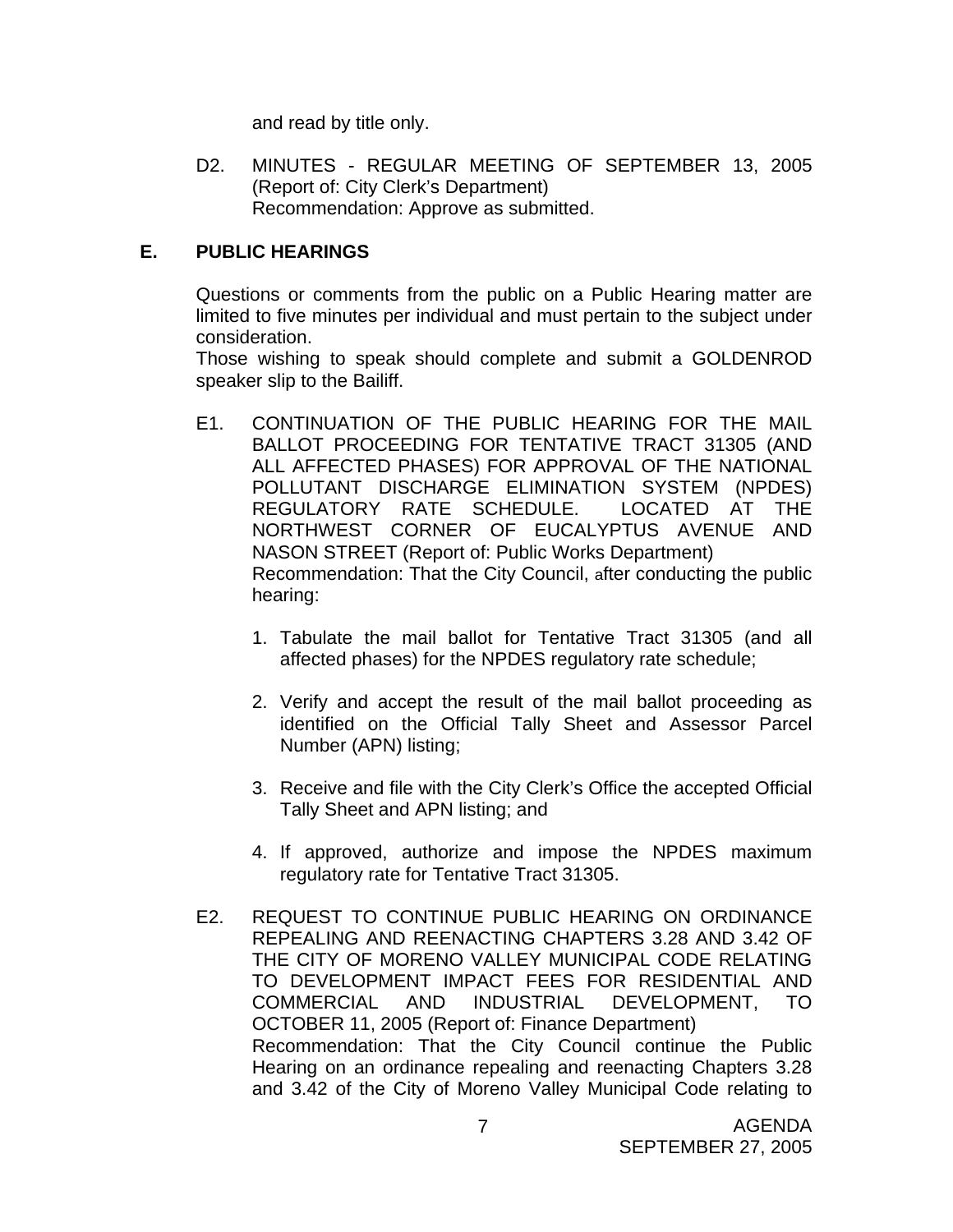development impact fees for residential and commercial and industrial development, to October 11, 2005.

## **F. ITEMS REMOVED FROM CONSENT CALENDARS FOR DISCUSSION OR SEPARATE ACTION**

# **G. REPORTS**

G1. ORDINANCE AMENDING CHAPTERS 1.10, 2.21, 2.29, 6.02, 6.04, 8.14, 8.60, 9.01, 9.02, 9.03, 9.07, 9.08, 9.09, 9.11, 9.12, 9.13, 9.14, 9.15, 9.16, 9.17, 10.02, AND 11.06 OF THE CITY OF MORENO VALLEY MUNICIPAL CODE REGARDING MODIFICATIONS TO THE TITLE OF THE COMMUNITY & ECONOMIC DEVELOPMENT DIRECTOR AND DEPARTMENT (Report of: City Clerk's Department)

 Recommendation: That the City Council introduce Ordinance No. 694, amending Chapters 1.10, 2.21, 2.29, 6.02, 6.04, 8.14, 8.60, 9.01, 9.02, 9.03, 9.07, 9.08, 9.09, 9.11, 9.12, 9.13, 9.14, 9.15, 9.16, 9.17, 10.02, and 11.06 of the City of Moreno Valley Municipal Code regarding modifications to the title of the Community & Economic Development Department and Director. (Roll call required).

#### Ordinance No. 694

 An Ordinance of the City Council of the City of Moreno Valley, California, Amending Chapters 1.10, 2.21, 2.29, 6.02, 6.04, 8.14, 8.60, 9.01, 9.02, 9.03, 9.07, 9.08, 9.09, 9.11, 9.12, 9.13, 9.14, 9.15, 9.16, 9.17, 10.02, and 11.06 of the City of Moreno Valley Municipal Code Regarding Modifications to the Title of the Community & Economic Development Department and Director

- G2. PRIORITIZATION AND USE OF FUNDS FOR THE PAVEMENT MANAGEMENT PROGRAM, STREET IMPROVEMENT PROGRAM, AND SPEED HUMP PROGRAM; ESTABLISHMENT OF A POLICY ON PRIORITIZATION OF USE OF FUNDS FOR THE CITY DEVELOPMENT IMPACT FEE (DIF) PROGRAM, AND ADOPT THE THREE-YEAR CAPITAL IMPROVEMENT PROGRAM REVISIONS (Report of: Public Works Department) Recommendation: That the City Council:
	- 1. Approve staff recommendations for Prioritization and Use of Funds for the Pavement Management Program, Private Street Improvement Program, and Speed Hump Program;
	- 2. Approve staff recommendations for establishing a policy on prioritization of use of funds for the City Development Impact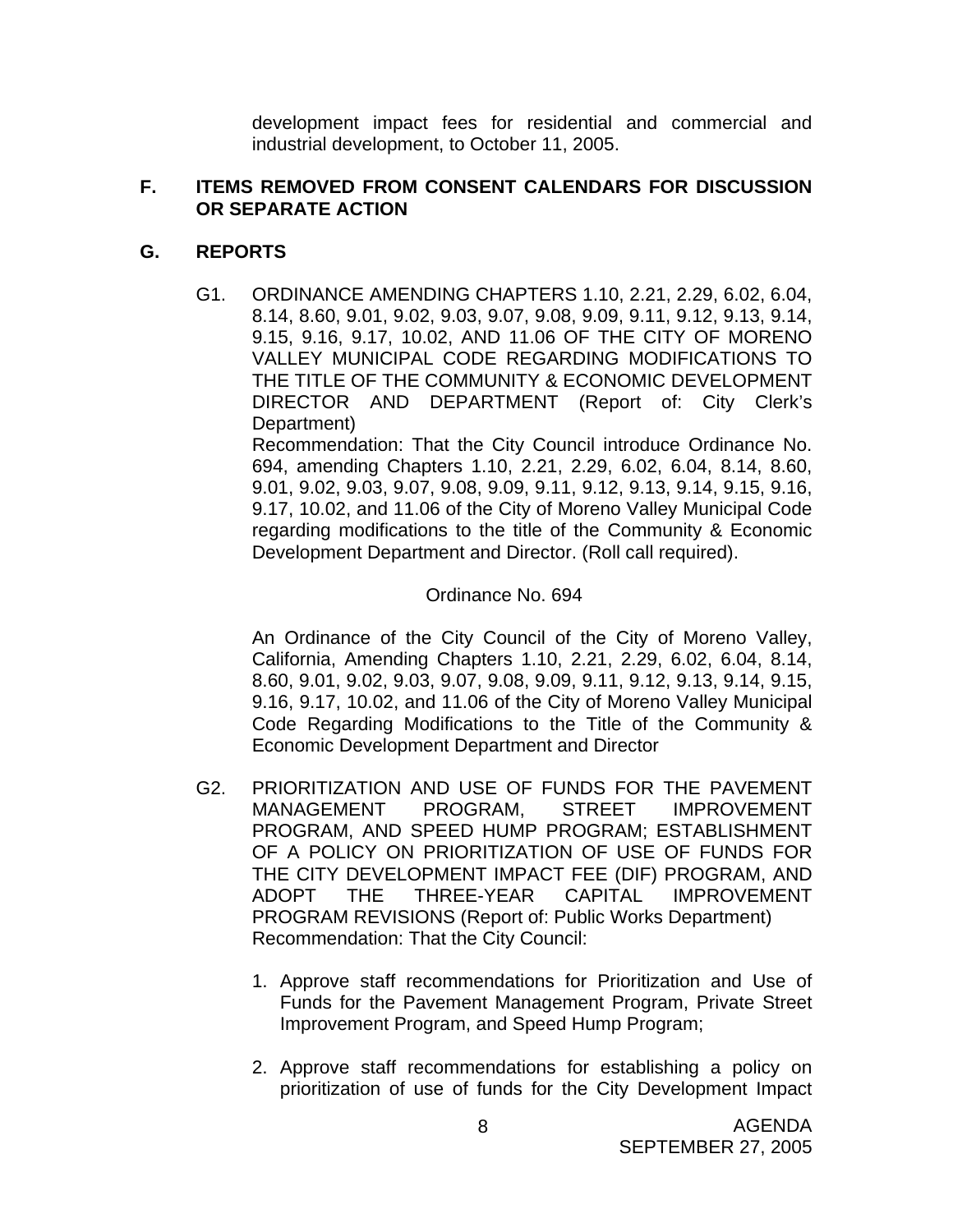Fee (DIF) Program and Western Riverside Council of Governments (WRCOG) Transportation Uniform Mitigation Fee (TUMF) Program;

- 3. Approve revisions to the Street Improvement Program to prioritize projects for FY 2005/2006, FY 2006/2007, and FY 2007/2008;
- 4. Approve the Arterial Infill Program Priority List;
- 5. Adopt the 3-year Capital Improvement Program Revisions to the Capital Projects list;
- 6. Amend the FY 2005/2006 Budget to include revisions to the Capital Projects List of the Capital Improvements Program; and
- 7. Authorize the Finance Director to amend the FY 2005/2006 Budget.
- G3. LEGISLATIVE UPDATE (Report of: Interim Assistant City Manager) Recommendation: That the City Council receive and file this informational report.
- G4. CITY MANAGER'S REPORT (Informational Oral Presentation not for Council action)
- G5. APPROVE A DESIGN-BUILD AGREEMENT WITH ABB, INC., A LEASE PURCHASE AGREEMENT AND A BASE LEASE WITH EPLUS GROUP, INC. FOR THE DESIGN, CONSTRUCTION, AND FINANCING OF THE SUBSTATION/SWITCHYARD AND APPROVE AMENDMENT TO PROFESSIONAL SERVICES AGREEMENT BY AND BETWEEN THE CITY OF MORENO VALLEY AND ENCO UTILITY SERVICES MORENO VALLEY, LLC FOR THE OPERATIONS AND MAINTENANCE OF THE CITY'S MUNICIPALLY OWNED ELECTRICAL DISTRIBUTION SYSTEM (Report of: Public Works Department) (MATERIAL NOT AVAILABLE AT TIME OF PRINTING – TO BE PROVIDED UNDER SEPARATE COVER)

## **H. LEGISLATIVE ACTIONS**

ORDINANCES - 1ST READING AND INTRODUCTION – NONE

ORDINANCES - 2ND READING AND ADOPTION

H1. ORDINANCE NO. 693 - AN ORDINANCE OF THE CITY COUNCIL OF THE CITY OF MORENO VALLEY, CALIFORNIA, AMENDING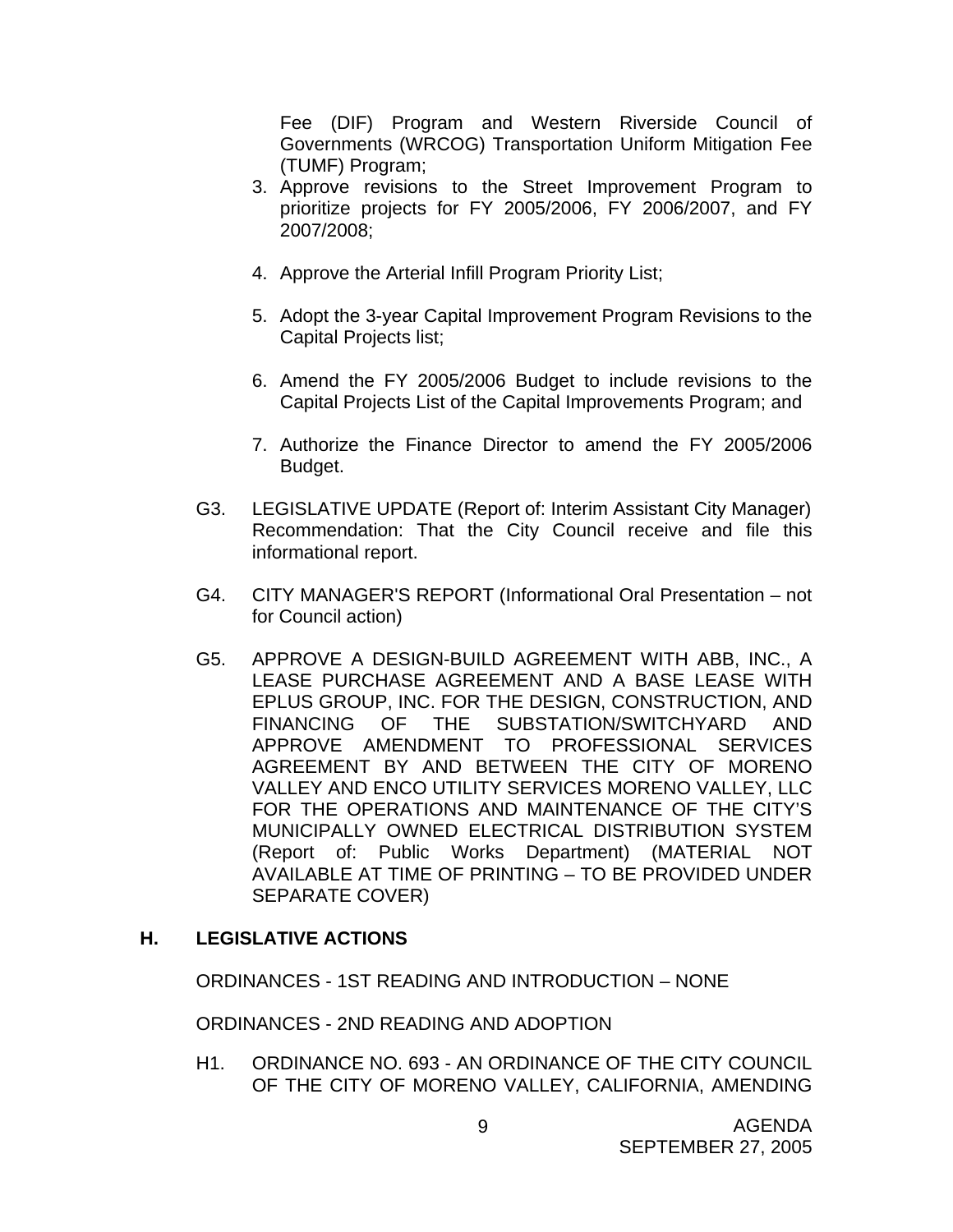SECTION 9.02.020 OF TITLE 9 OF THE CITY OF MORENO VALLEY MUNICIPAL CODE PERMITTED USES TABLE TO ESTABLISH A NEW LIGHT INDUSTRIAL ZONE WITH IDENTIFIED PERMITTED USES, AND MODIFY THE USES PERMITTED IN THE BUSINESS PARK DESIGNATION AND REQUIRE A CONDITIONAL USE PERMIT FOR STORAGE LOTS OR MINI-WAREHOUSES IN THE COMMUNITY COMMERCIAL; MODIFY SECTION 9.09.140 TO ADD ADDITIONAL WORDING WITH REGARD TO THE COMPATIBILITY OF SELF-STORAGE WAREHOUSES; AND MODIFY THE PURPOSE OF THE INDUSTRIAL ZONES (SECTION 9.05.020) TO PROVIDE A PURPOSE FOR THE NEWLY ESTABLISHED LIGHT INDUSTRIAL ZONING, AND TO REVISE THE PURPOSE OF THE BUSINESS PARK DESIGNATION. IN ADDITION, THE ZONING ATLAS WILL ALSO BE MODIFIED TO CHANGE ZONING FROM BUSINESS PARK TO LIGHT INDUSTRIAL. THE ZONE CHANGE WILL AFFECT PORTIONS OF THE AREA SOUTH OF ALESSANDRO BOULEVARD, NORTH OF CACTUS AVENUE, EAST OF ELSWORTH STREET, AND WEST OF HEACOCK STREET (RECEIVED FIRST READING AND INTRODUCTION SEPTEMBER 13, 2005 ON A 5-0 VOTE) (Report of: Community Development Department)

Recommendation: Adopt Ordinance No. 693.

#### Ordinance No. 693

 An Ordinance of the City Council of the City of Moreno Valley, California, Amending Section 9.02.020 of Title 9 of the City of Moreno Valley Municipal Code, Permitted Uses Table to Establish a New Light Industrial Zone with Identified Permitted Uses, and Modify the Uses Permitted in the Business Park Designation and Require a Conditional Use Permit for Storage Lots or Mini-Warehouses in the Community Commercial; Modify Section 9.09.140 to Add Additional Wording with Regard to the Compatibility of Self-Storage Warehouses; and Modify the Purpose of the Industrial Zones (Section 9.05.020) to Provide a Purpose for the Newly Established Light Industrial Zoning, and to Revise the Purpose of the Business Park Designation. In Addition, the Zoning Atlas will also be Modified to Change Zoning from Business Park to Light Industrial. The Zone Change will Affect Portions of the Area South of Alessandro Boulevard, North of Cactus Avenue, East of Elsworth Street, and West of Heacock Street

ORDINANCES - URGENCY ORDINANCES - NONE

RESOLUTIONS – NONE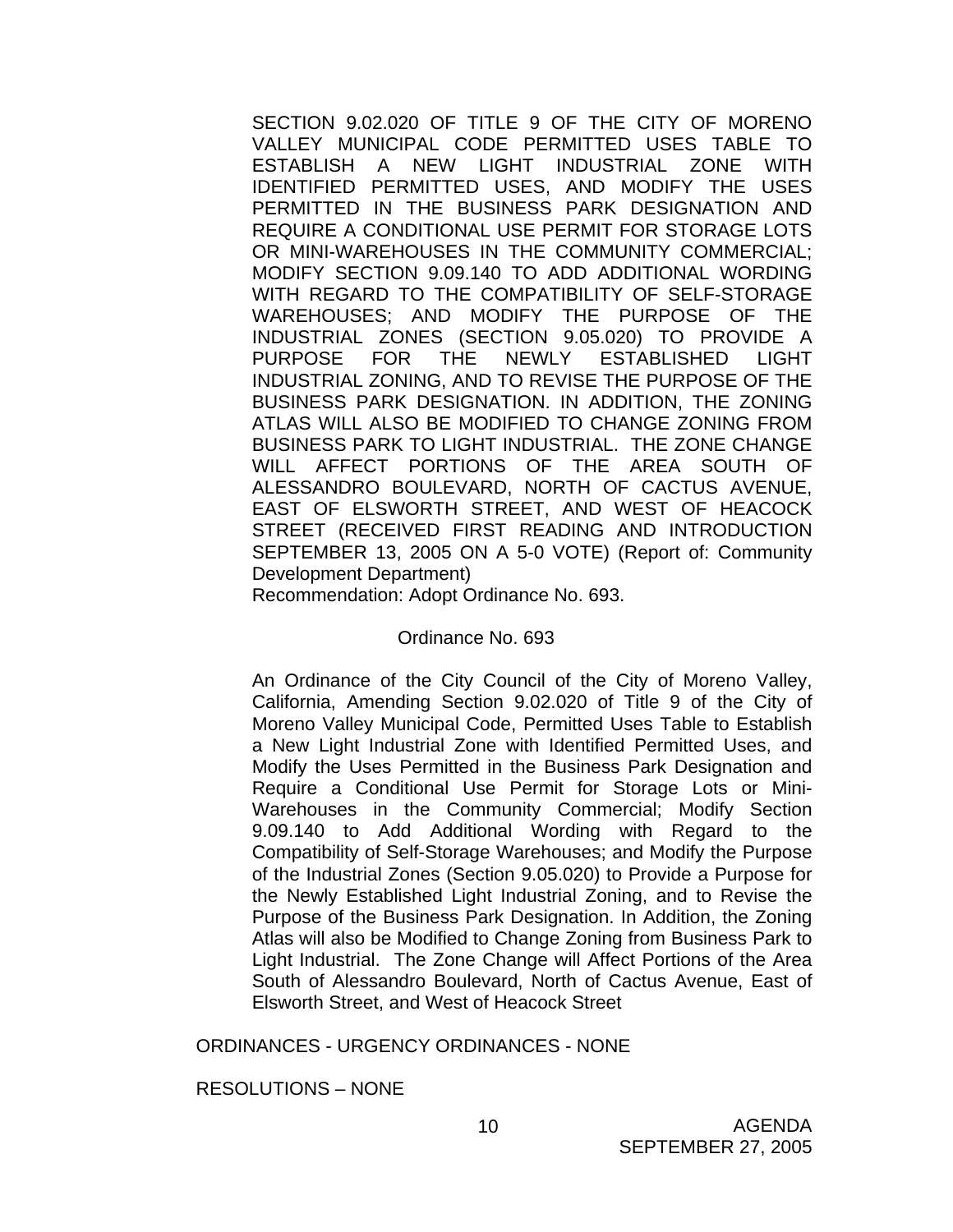# PUBLIC COMMENTS **ON ANY SUBJECT NOT ON THE AGENDA** UNDER THE JURISDICTION OF THE CITY COUNCIL

Those wishing to speak should complete and submit a BLUE speaker slip to the Bailiff. There is a three-minute time limit per person. All remarks and questions shall be addressed to the presiding officer or to the City Council and not to any individual Council member, staff member or other person.

## **CLOSING COMMENTS AND/OR REPORTS OF THE CITY COUNCIL, COMMUNITY SERVICES DISTRICT, OR COMMUNITY REDEVELOPMENT AGENCY**